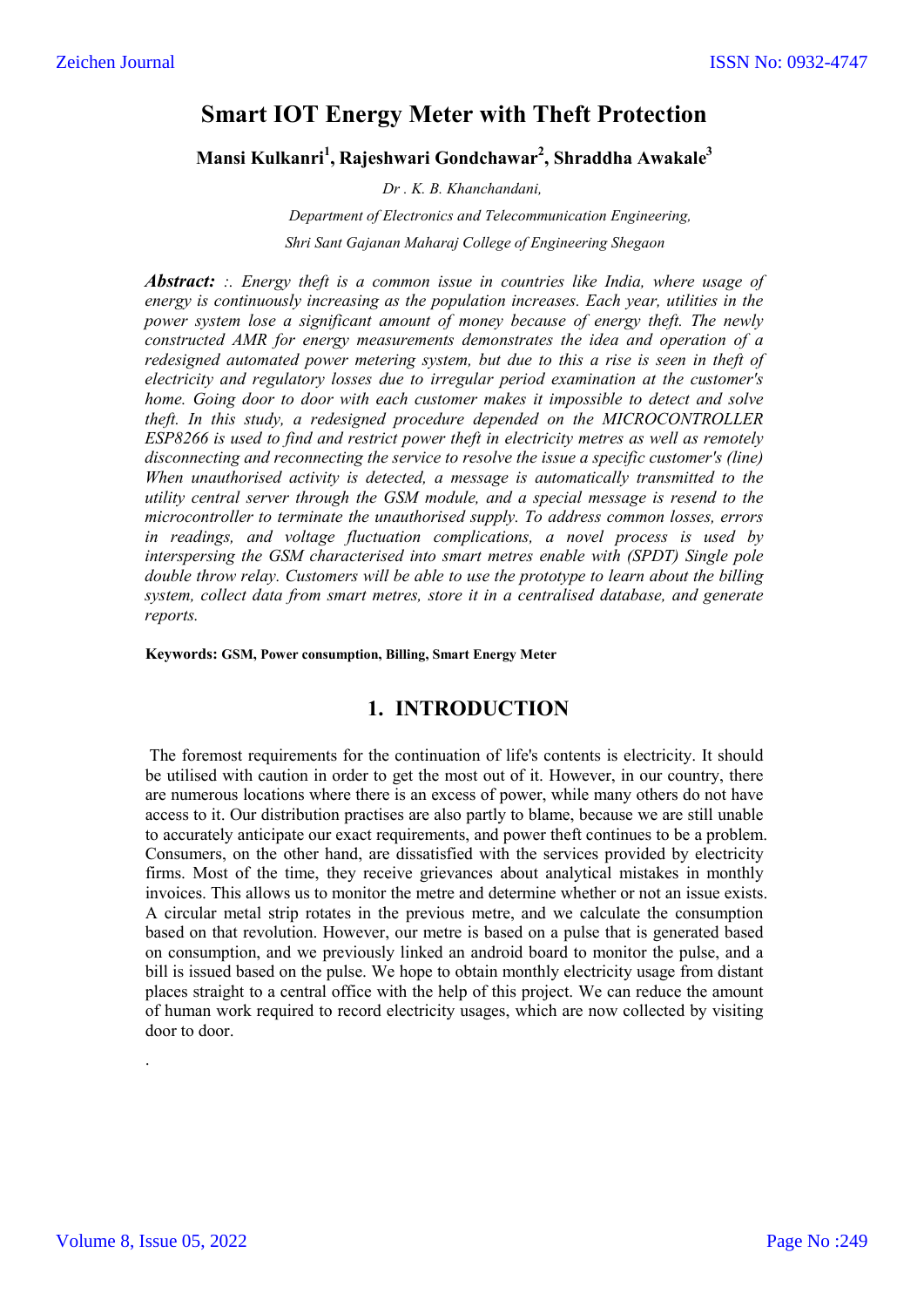# **2. EXSISTING SYSTEM**

#### **construction of a GSM and Arduino based power theft detection and protection:**

GSM based power theft design, simulation and theft has been done. It discusses various forms of energy theft including the irresponsibility of the military, billing variabilities prompting decrease of assets by the service organizations has additionally been accomplished as this work forestalls individual contact between the end client and the specialists. With remote observing of meter perusing and sending SMS, at whatever point there are unusual readings, in client's power meter, the created framework can be prepared to assist utilities with lessening the ramifications of family power burglary A programmed electrical switch is frequently incorporated into the unit to somewhat stop power to the facility to the home or to the consumer trying to profit from the theft of electricity. This framework configuration chiefly centers around a solitary stage power appropriation framework. The robotization of the client charging framework has been accomplished in light of the fact that the meter monitors the purchaser's charge on time. This plan accordingly eliminates manual meter perusing with its tedious framework and bill taking care of outcomes which influences the business while adding higher bills to the buyer.It likewise centers around programmed disengagement and availability while charging is low and high, wiping out the additional expense of reconnecting.

#### **Design of an Overload Trip Facility for a Smart Energy Meter:**

We began this project with a proposed technique of energy management from the user's perspective, with the goal of educating the user about energy management so that he can manage his load, reduce his bill, and participate in energy conservation. So first, we looked at the many components that are required project and selected a microcontroller that is both cost-effective and meets all of the project's requirements. The ARDUINO UNO is used for this, and it is modified in C involving the Arduino IDE programming as a compiler, which effectively accumulated our code and afterward stacked it onto the microcontroller. Different electronic parts, such as GSM and ACS712, have been interfaced. We tested our hardware by connecting the Arduino on the Veero board to the relays. For each of the three phases, current and voltage are measured, and power is estimated based on how the load is managed When the user's predefined threshold value was exceeded, they received a notification stating "System Overlaod."Each phase uses a distinct method of reclosing: Phase I is reclosed by pressing a button, Phase II is reclosed after a one-minute delay, and Phase III is reclosed by pressing a button. Development of an IoT metering system based on Arduino for on-request energy checking.

This study created an IoT-based smart electric meter and investigated its assimilation process. The study produced a straightforward and usable remedy in the shape of an energy utilization rate remote metre using a Composite Design technique. The architecture was demonstrated to be capable of sensing current, power usage, and handling a customer's cost. The energy utilization and cost are communicated to the cloud server using these measures. Customers will be able to see their consumption rate more easily as a result of this. When compared to [18], the IoT smart meter created met these requirements: measurable, control and adjustment, and correspondence (productive sending and getting of information). capacity to get firmware updates, efficient power management, show and time synchronization These components are necessary for communication between the meter and the electricity supplier's framework. The concept of Request Side Management was successfully implemented in the work. However, the current study does not currently cover ideas for approving the framework particular guide as introduced in [20]. Therefore, future exploration will be completed to research the opportunities for computerized approval of the framework detail as far as necessities for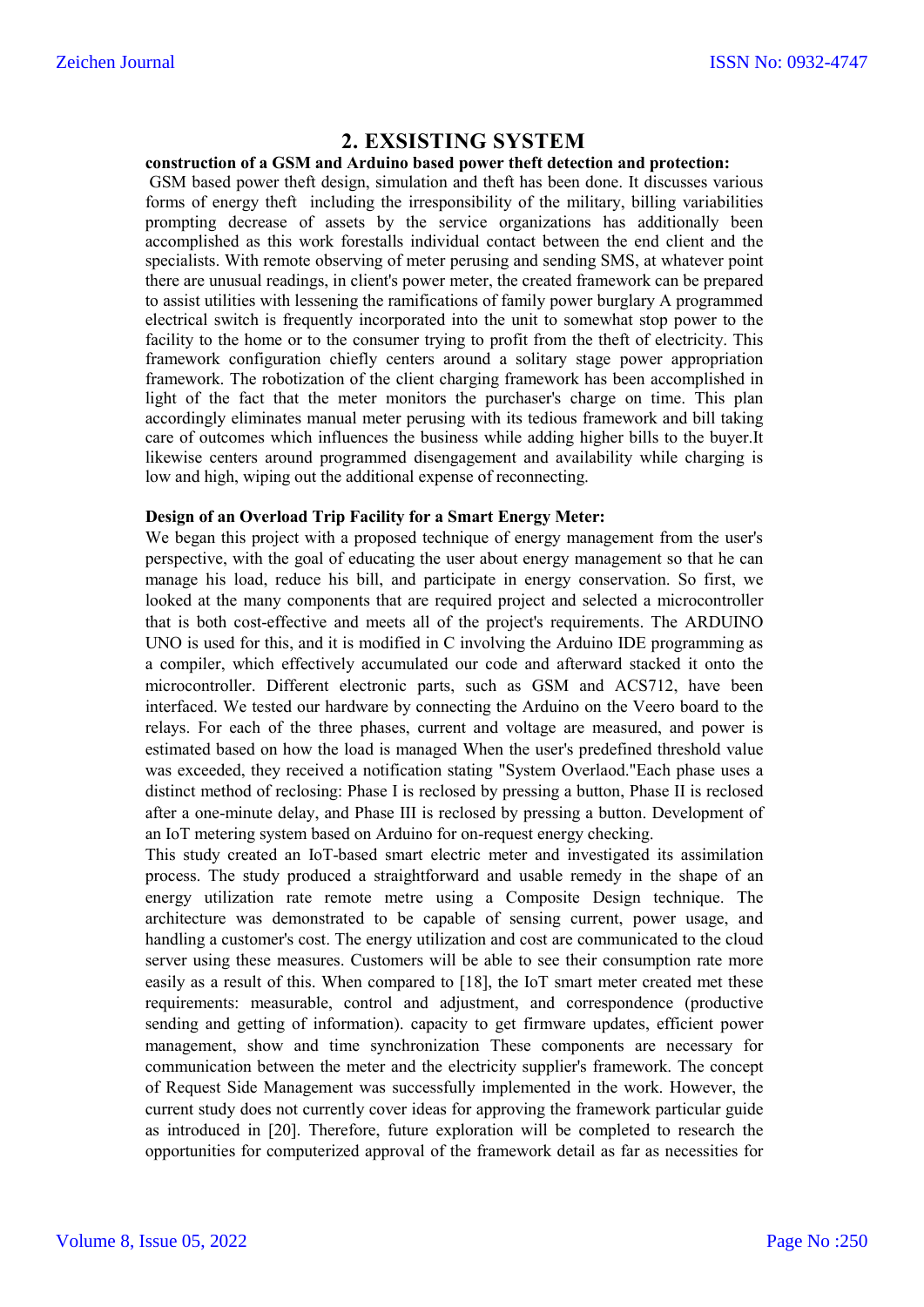broadening GSM remote correspondence with WiMax (4G LTE) and optical fibre for significant distance interchanges. Additionally, an open tampering technique will be implemented in the IoT smart meter to screens any form of tampering. lower the load

#### **Theft Detection Prepaid Electricity Meter,**

The Prepaid electricity metre with theft detection project was successfully executed and has many applications in families, particularly in rural areas. This technology can be widely deployed due to its inexpensive cost and the fact that it prevents income leakage to already overburdened power boards due to electricity theft. This project's key benefit is its low-cost approach for prepayment metering of electricity usage, which also prevents theft of electricity at the household level. The tamper detection feature prevents any user invasions into the electricity metre in order to change or stop the computation of units consumed.

## **3. SYSTEM ARCHITECHTURE**

Human personnel read power metres and charge customers in the current method, which is done from home to home and building to building. To achieve entire area data gathering and billing, a large number of personnel and a considerable working period are required. Billing by humans is prone to reading errors since the residential electric metre is sometimes positioned in an inaccessible location. The job of labour billing is sometimes limited and hampered by poor environmental conditions. Paper billing has a habit of getting lost in the mail. In developing countries like India, the rising development of residential housing and industrial buildings requires more human laborers and longer working hours to finish the utilization understanding undertaking. These builds the energy provider's working expenses for meter perusing.



#### **Figure.1. BLOCK Diagram**

The energy metre keeps track of how much energy the load uses. There were electromechanical energy metres available in the past, and now there are digital energy metres available. The energy metre is primarily based on the fact that an increasein the amount of current flowing through the circuit spins the disk, which implies that the rotational speed of the plate is relative to how much current coursing through the circuit. In the same way that the power consumption per charge is recorded by the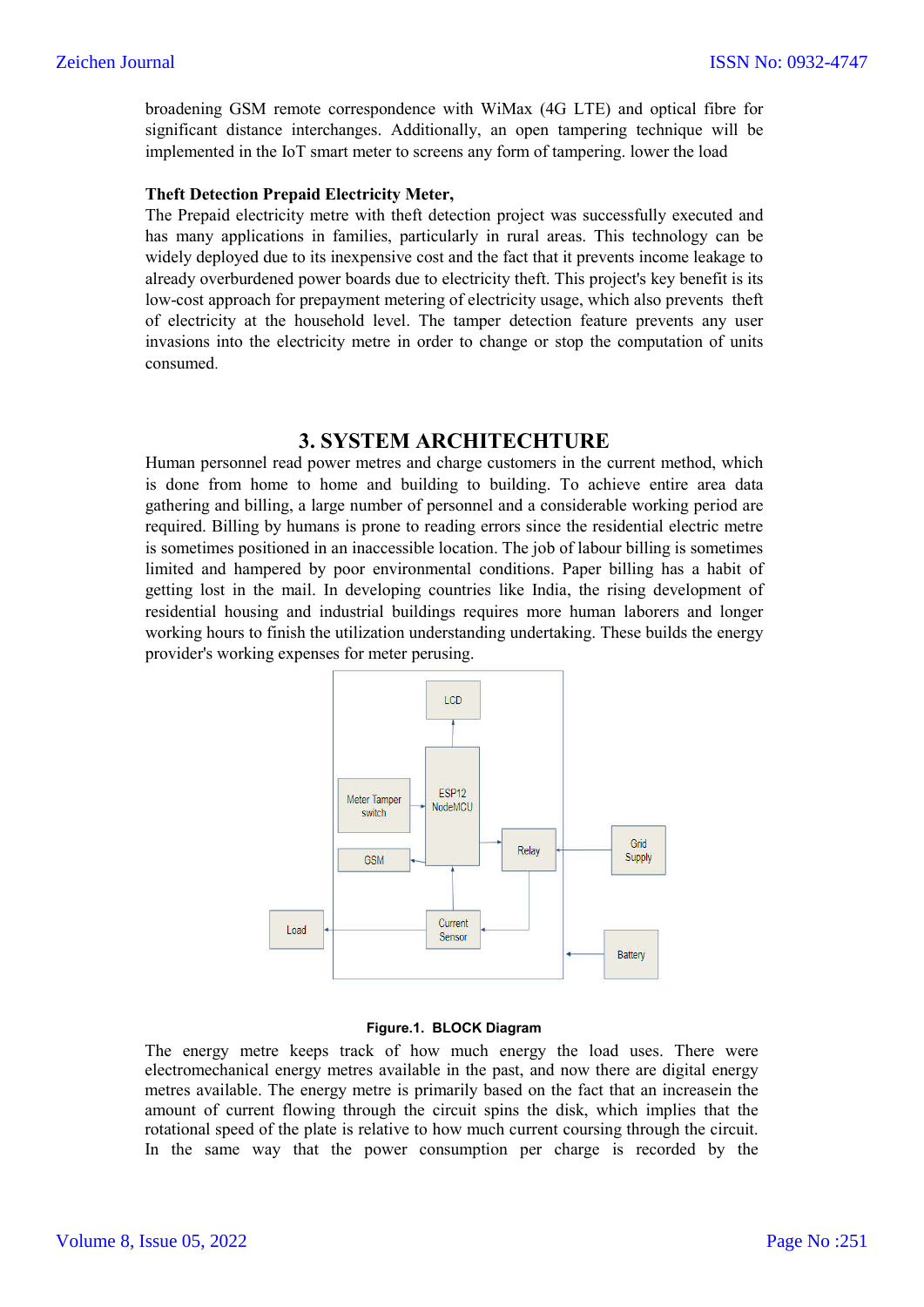microcontroller by the flashing frequency of the LED integrated in the meter, the old sort rotating impact of disc type metre causes the stuff component to act correspondingly. The current kind of energy meter likewise had a flickering driven for counting beats are shipped off the microcontroller and these readings are put away in the microcontroller's external memory. The main central processing unit in this project is a nodemcu based on ESP12. This controller is wifi-based, allowing data to be monitored and sent to an IoT cloud server. The grid phase wire passes via the current transformer, which detects the wire current caused by the load and calculates the load and unit KWH. On a daily basis, data on power use is sent to a cloud server. If the metre outer cover is attempted to be opened, the metre tamper switch is activated, and an SMS is sent to the authorised person and grid company that the meter tampering occurred.



**Figure.2. Circuit Diagram** 

# **4.REQUIRMENT ANALYSIS**

- *1.* **Software Requirement**
- Arduino IDE

#### *2.* **Hardware Requirement**

- Arduino
- Node Microcontroller ESP12
- ESP8266
- GSM Module
- CURRENT TRANFORMER
- LCD DISPLAY
- **BATTERY**

# **5. COMPONENTS DETAILS**

#### **5.1. Arduino:**

The boards give digital and analog I/O pins that can be associated with different extension boards (safeguards) and different circuits. The cards include sequential communication interfaces, including Universal Serial Bus (USB) on certain models, and are additionally utilized to load programs from personal computers. Microcontrollers are usually programmed with a vernacular of highlights of the C and  $C_{++}$  programming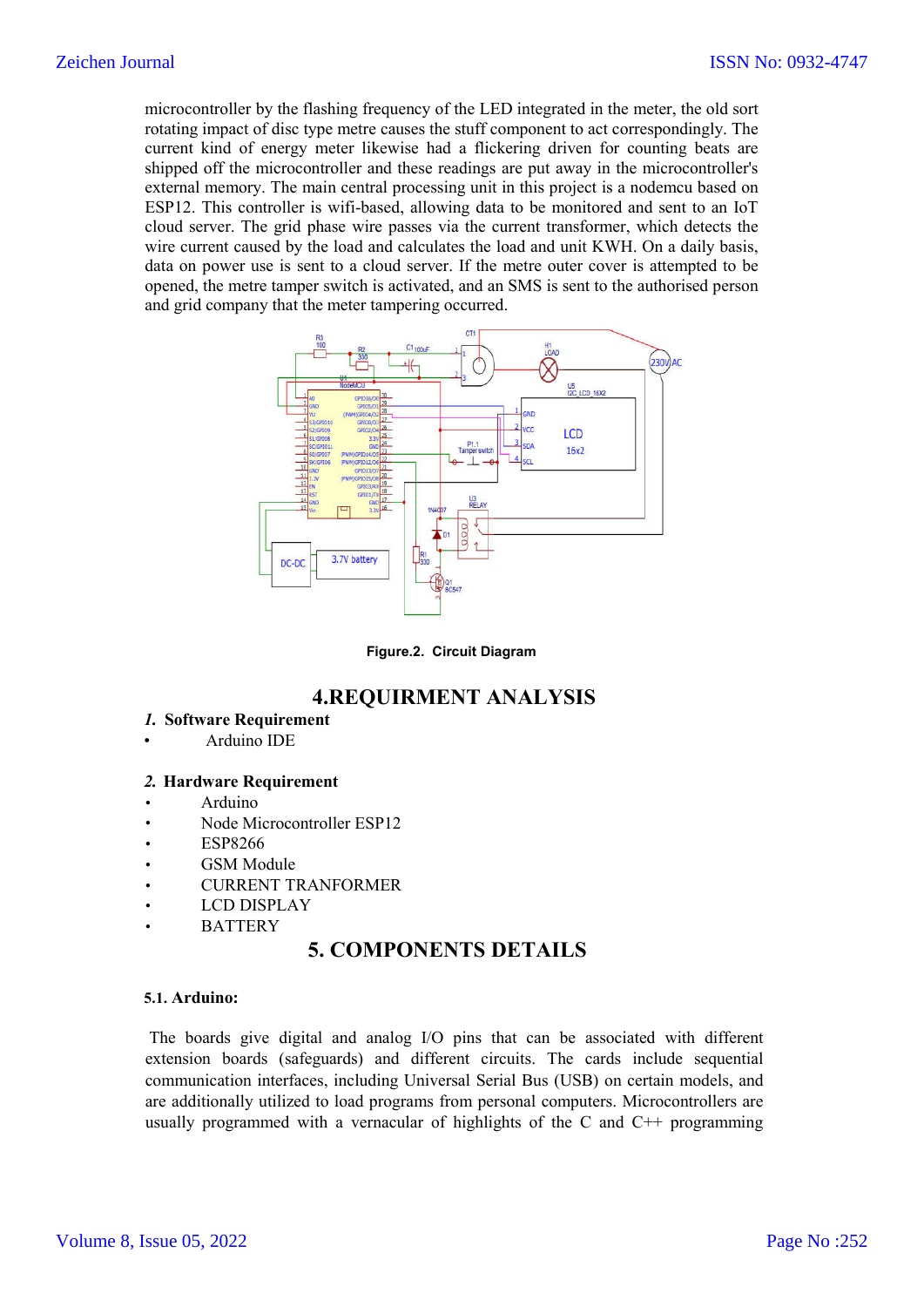dialects.Also the typical compiler toolchains, the Arduino project includes an integrated development environment (IDE) depended on the processing language project.

### **5.2.Arduino IDE:**

The Arduino Integrated Development Environment (IDE) is a cross-platform application written in the Java programming language given by the Arduino project. It was created from the IDE of the programming languages Processing and Wiring. And Insert, find and replace text content, auto indent, bracket matching and syntax highlighting, and compile and import to an Arduino board with one click. Also included are a transmission box, a text content terminal, a button toolbar of not uncommon functionality, and an order of working menus

### **.Downloading Arduino IDE**

First transfer the Arduino IDE to ensure that you simply have the newest code version (some older versions won't work), access the subsequent URL: https://www.arduino.cc/en/Main/Software.The CH340G may be a low cost serial to USB programming chip and doesn't escort native windows or waterproof drivers. but it's been created terribly simple to install.

transfer and install the drivers through the wemos website: https://www.wemos.cc/product/d1-mini.html

Install driver and search in Device Manager that COM port is detected when connecting NodeMCU

### **5.3.GSM Modem :**

A GSM module is a specific shape of modem that acknowledges a SIM card and capabilities on a cell consumer's membership, just like a telecellsmartphone. A GSM modem seems to a cell operator to be equal as a cell telecellsmartphone. When a GSM modem is associated to a laptop, the laptop can talk over the cell community the use of the GSM modem. While maximum of those GSM modems are used to offer cell net access, a lot of them will likewise be utilized to ship and get hold of SMS and MMS messages. A GSM modem is probably a standalone modem with a serial, USB, or Bluetooth connection, or it may be a cell telecellsmartphone with GSM modem functionality.In this paper, the time period GSM modem is used as a trendy time period to consult a modem that helps many protocols withinside the GSM Evolution family,including2.5Gtechnology.

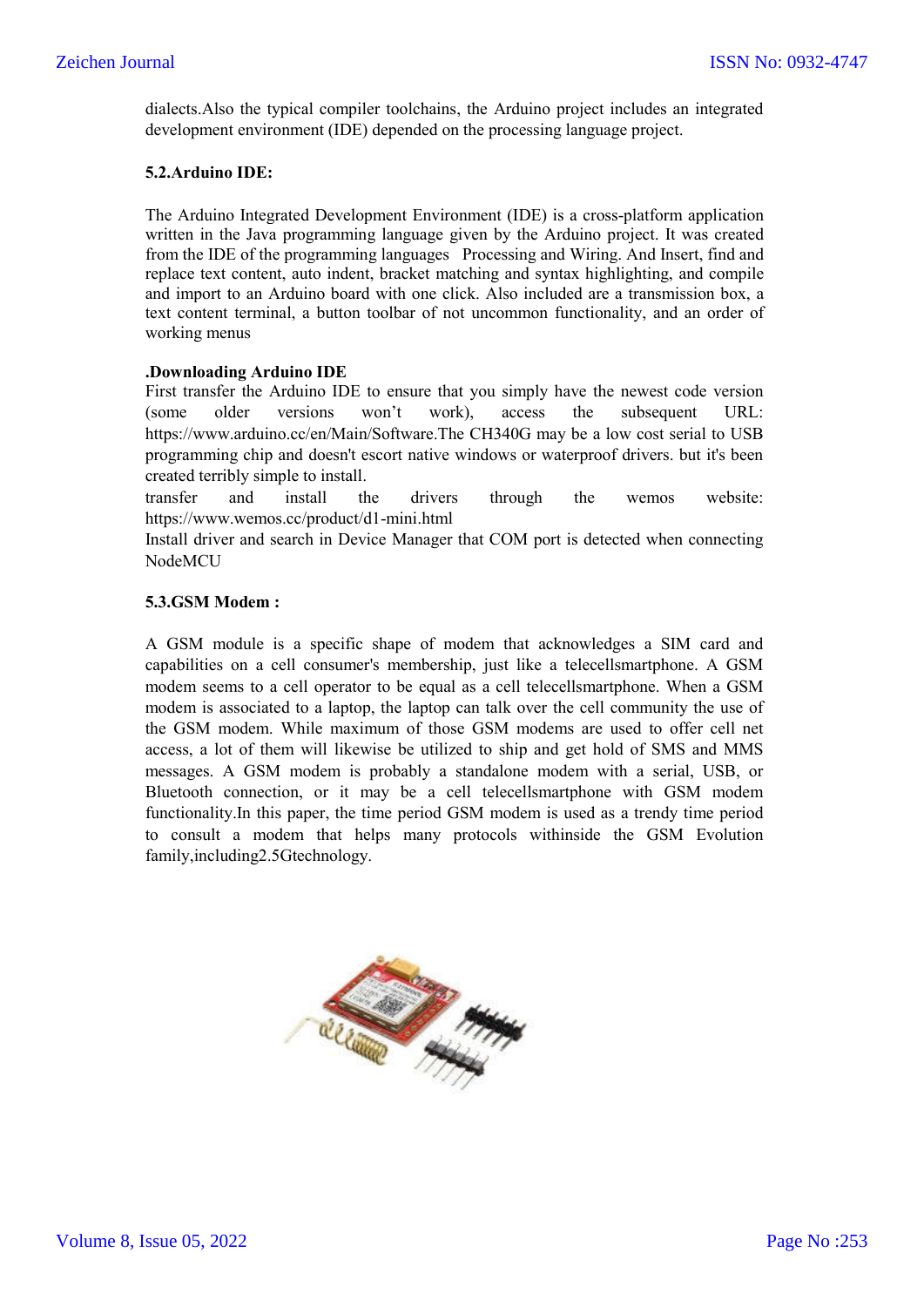### **5.4.NODE Microcontroller ESP12 :**

The board we are the use of is called "NodeMCU " and it comes with an ESP8266 module that we are going to programme. It comes pre-mounted with the maximum latest model of Micro Python, in addition to all the drivers we will need. Because the ones forums have been firstly made for a unique software, the D0, D1, D2. numbers imprinted on the board range from what Micro python uses. To figure out which pins belong together, look at the image below. It connects to the computer through a micro-USB port. A resetting button is located on the side of the board. Two rows of pins run down the sides of the board, to which we will connect wires. The following is the meaning of the symbols:  $3v3$  - This is a fancy way of writing 3.3V, which is the internal voltage of the board. Consider this pin to be the positive side of a battery. The ground is indicated by the letters gnd and G. Consider it the battery's negative side. "gpio" stands for "general purpose input output "Use these pins to send and receive signals to and from the various devices you connect to. They can be used as an output, similar to a switch that your application can link to plus or minus. They can also be used as input, informing your software whether they are attached to the plus or minus side. The analogue pin is labelled a0. It can detect and measure voltage, but only up to 3.3V. This pin is connected to your computer's 5V power supply. It's also useful for a variety of other things.



#### **5.5.ESP8266 :**

In the Internet of Things business, the Espress ESP8266EX provides a exceptionally incorporated Wi-Fi SoC answer to satisfy consumers' regular expectancies for green strength utilisation, compact layout, and dependable overall performance.The ESP8266EX can act as a stand-on my own utility or as a slave to the host MCU with complete standalone WiFi networking capabilities. When the utility is hosted with the aid of using the ESP8266EX, it's going to release without delay from flash.The embedded high-velocity cache facilitates enhance device overall performance and reminiscence optimization. ESP8266EX also can be utilized as a Wi-Fi adaptor in some microcontroller structure the usage of SPI/SDIO or UART interfaces. Antenna switches, RF baluns, strength amplifiers, low noise acquire amplifiers, filters, and strength control components are all covered into the ESP8266EX.The small format decreases the scale of the PCB and removes the want for outside circuitry. The small layout shortens PCB length and removes the want for outside hardware. Beside Wi-Fi, the ESP8266EX consists of an progressed model of Tensilica's L106 Diamond collection 32-bit CPU in addition to on-chip SRAM. The GPIOs may be used to attach it to outside detectors and different gadgets . Test code for diverse packages is furnished thru the Software Development Kit (SDK).The Smart Connectivity Platform (ESCP) from Espressif Systems affords superior capability such as: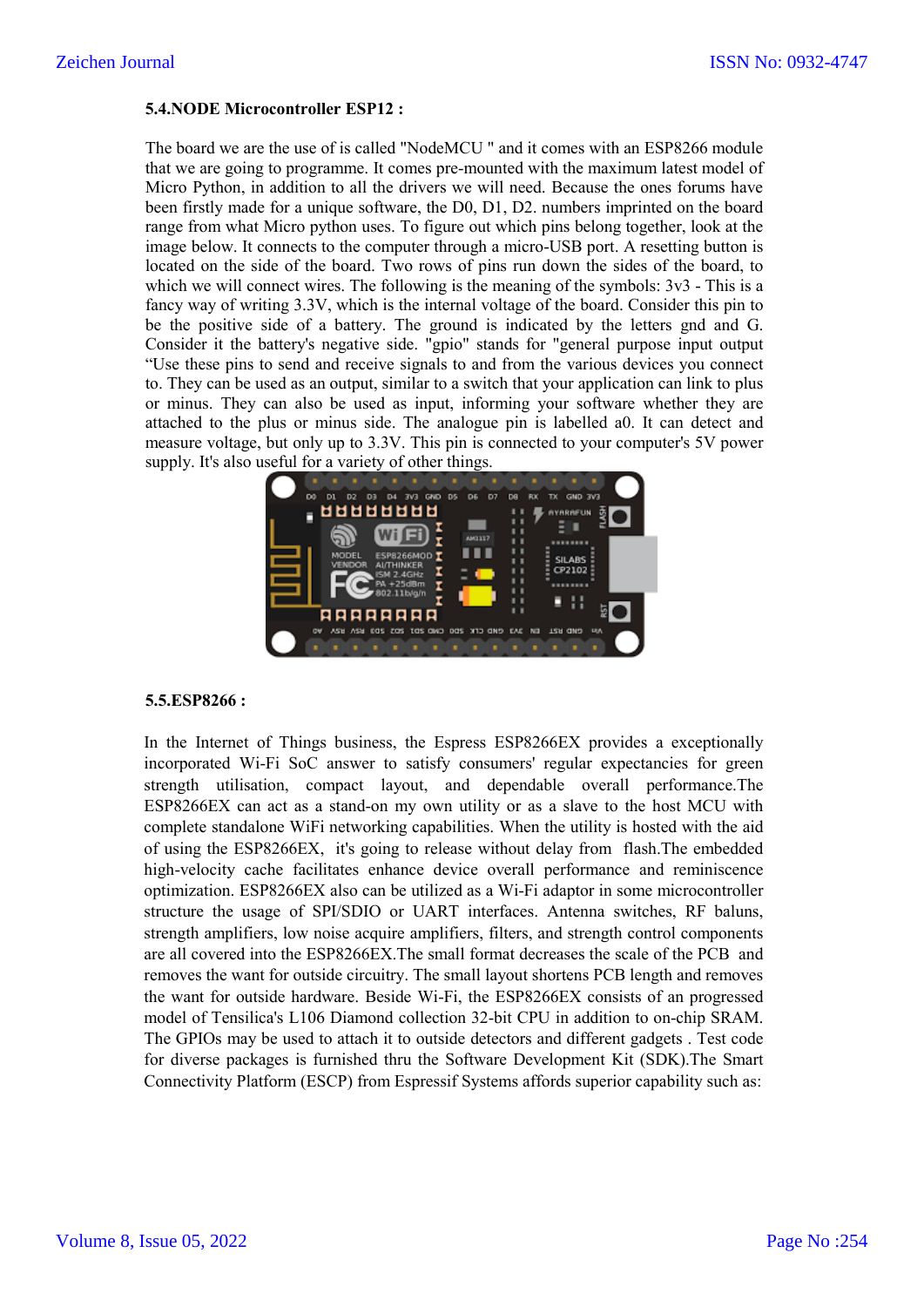### **5.6.***LCD DISPLAY* **:**

LCD (Liquid Crystal Display) display cover is an digital show elements and discover a extensive variety of implementation. A 16x2 LCD show may be extremely fundamental elements and may be extremely typically utilized in numerous gadgets and circuits. These designes are desired over seven segments and different multiphase LEDs. The motives being: LCDs are practical; without problems programmable; don't have any predicament of showing unique even custom characters (dislike in seven sections), activites, etc.



#### **5.7***.* **Current Transformer:**

To connect a CT sensor to an Arduino, the CT sensor's output signal must be conditioned to match the Arduino analogue inputs' input criteria, which are a positive voltage between 0V and the ADC reference voltage. It's is too hard to measure AC current with an Arduino. It's achievable thanks to the Itead TA12-100 current transformer. A voltage current transformer with a 1000:1 ratio is used in the device. A 200 ohm resistor is connected to the output of this transformer. The voltage drop across the resistor is used to compute the AC current. It comes in handy for measuring current at line frequency.

#### **5.8. RELAY:**

A relay may be a switch that may be turned on and off by electricity. Electromagnets are unremarkably wont to automatically actuate switches in relays, however different in operation principles appreciate solid-state relays are used. Relays are used once circuits ought to be controlled by discrete low power signals, or at the point when various circuits should be constrained by one signal. Transfers were regularly utilized in telephone trades and early PCs to hold out intelligent cycles. Contactors are a type of transfer that could deal with the unreasonable energy expected to control electric right away powered automobiles and different loads. Solid-country relays use solid-country gadgets to carry out switching operations as opposed to transferring factors to manipulate the circuit. Relays with calibrated running traits and, in a few cases, two or three running curls are utilized to watch electric circuits from over-burdens or disappointments. In current energy frameworks, those abilities are nonetheless carried out with the aid of using virtual gadgets called "safety relays".

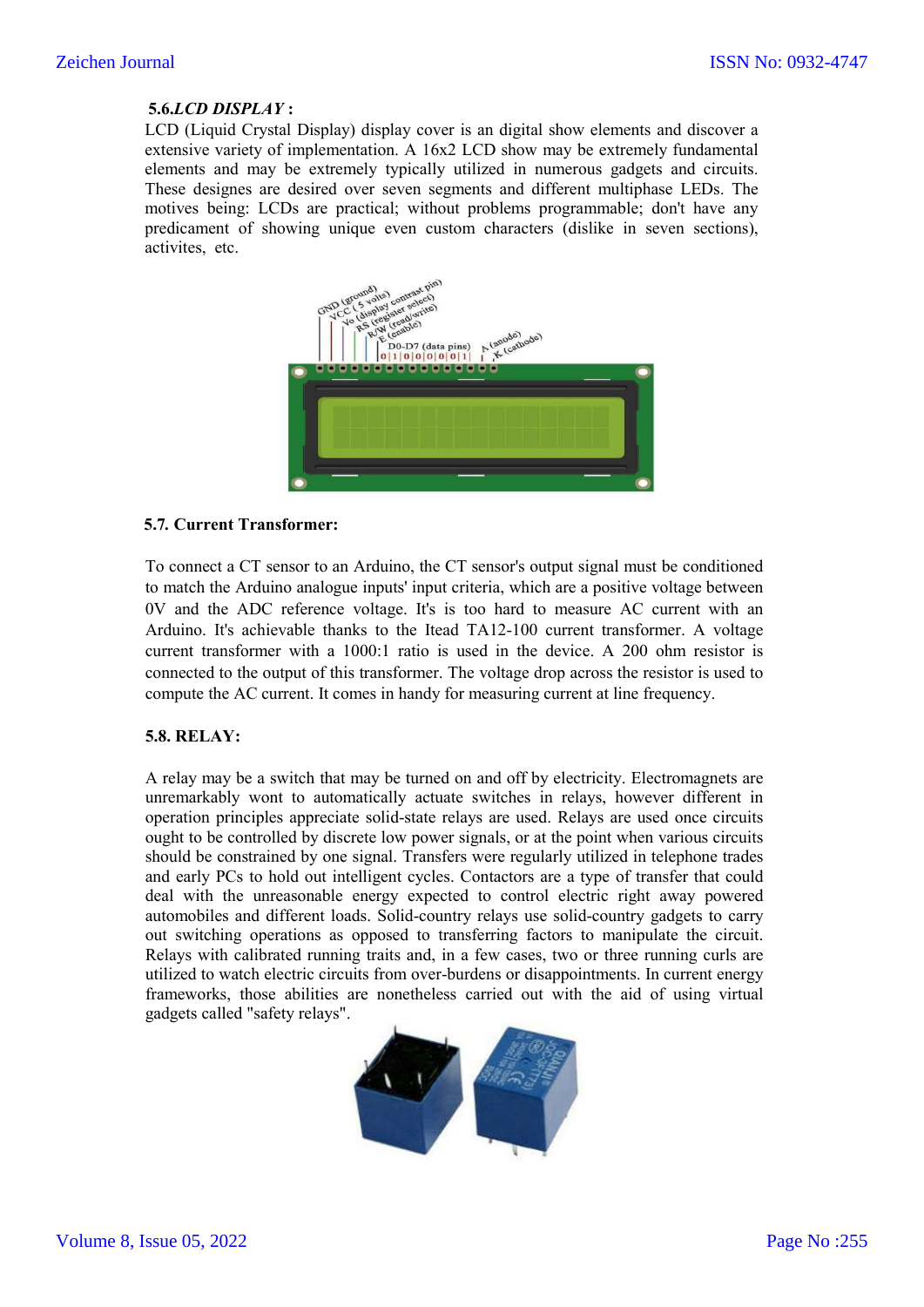Early relays were used as repeaters in long-distance telegraph circuits, continuance signals from one circuit to another.

# **6. CONCLUSION**

The motivation behind this archive is to give an outline of prepaid energy meters which will be used to control the amount of power consumed by consumers to avoid wasting energy. Prepaid energy meters are an inexpensive way to reduce theft of electricity. Users do not have to pay excessive amounts. Instead, they only have to pay what they need. Prepaid energy meters are more reliable and easier to use. In the power business, this prepaid remote energy meter is a godsend. It regulates consumer electricity usage in order to prevent power waste. It contributes to the nation's income by forestalling current stealing and rebuffs deceptive clients. On the opposite hand, the look should meet some specified requirements, the sole concern is that the security and privacy of the info because it is prone to cybe attacks. However, mistreatment GSM on this specific system has several blessings over antecedently used methods. knowledge transmission is charged at guidelines SMS rates, so fees don't seem to be supported the length of knowledge transmission. Cost-effectiveness of reading. The developed system conjointly provides information on everyday, month to month, and annually consumed energy. consumption. Everyday power utilization subtleties work with clients deal with their power utilization. This created framework is solid and secure because of just supported people will get to the framework. The sole issue is that the security and privacy of knowledge that's prone to cyber attacks. However, using GSM in this system has many advantages over previous methods.Data transmissions are billed at normal SMS rates, so there are no costs based on the duration of the data transmissions. The cheapest indicator. The developed system also provides daily, monthly, and annual power consumption data. Consumers can better adjust their electricity consumption if they have access to information about their daily consumption. It is solid and secure on the grounds that main approved people can get to this planned framework.

## **Acknowledgments**

Creators want to heartily thanks Dr. K. B. Khanchandani, Professor, Dept. Of Electronics and Telecommunication Engineering, Shri Sant Gajanan Maharaj College of Engineering , Shegaon for his great cooperation during the development of this project.

# **REFERENCES**

[1] *A. Kurde, "IOT Based Smart Power Metering," vol. 6, no. 9, pp. 411–415, 2016.*

[2] *K. Chooruang, "Design of an IoT Energy Monitoring System," 2018 16th Int. Conf. ICT Knowl. Eng., pp. 1–4, 2018.*

[3] *W. Hlaing, "Implementation of WiFi-Based Single Phase Smart Meter for Internet of Things ( IoT )," no. March, pp. 8–10, 2017.*

[4] *C. Engineering, "IOT Based Data Analytics and Web Monitoring of Energy Load Profiling for the household" pp. 9799–9804, 2017.*

[5] *E. Engineering, "IoT BASED POWER CONSUMPTION MONITORING AND CONTROLLING SYSTEM," no. July, pp. 2211–2218, 2018.*

[6] *Dr. Aditya Tiwary, "Design and Implementation of an Innovative Internet of Things (IOT) Based Smart Energy Meter" International Journal on Future Revolution in Computer Science & Communication Engineering ISSN: 2454-4248 Volume: 4 Issue: 4*